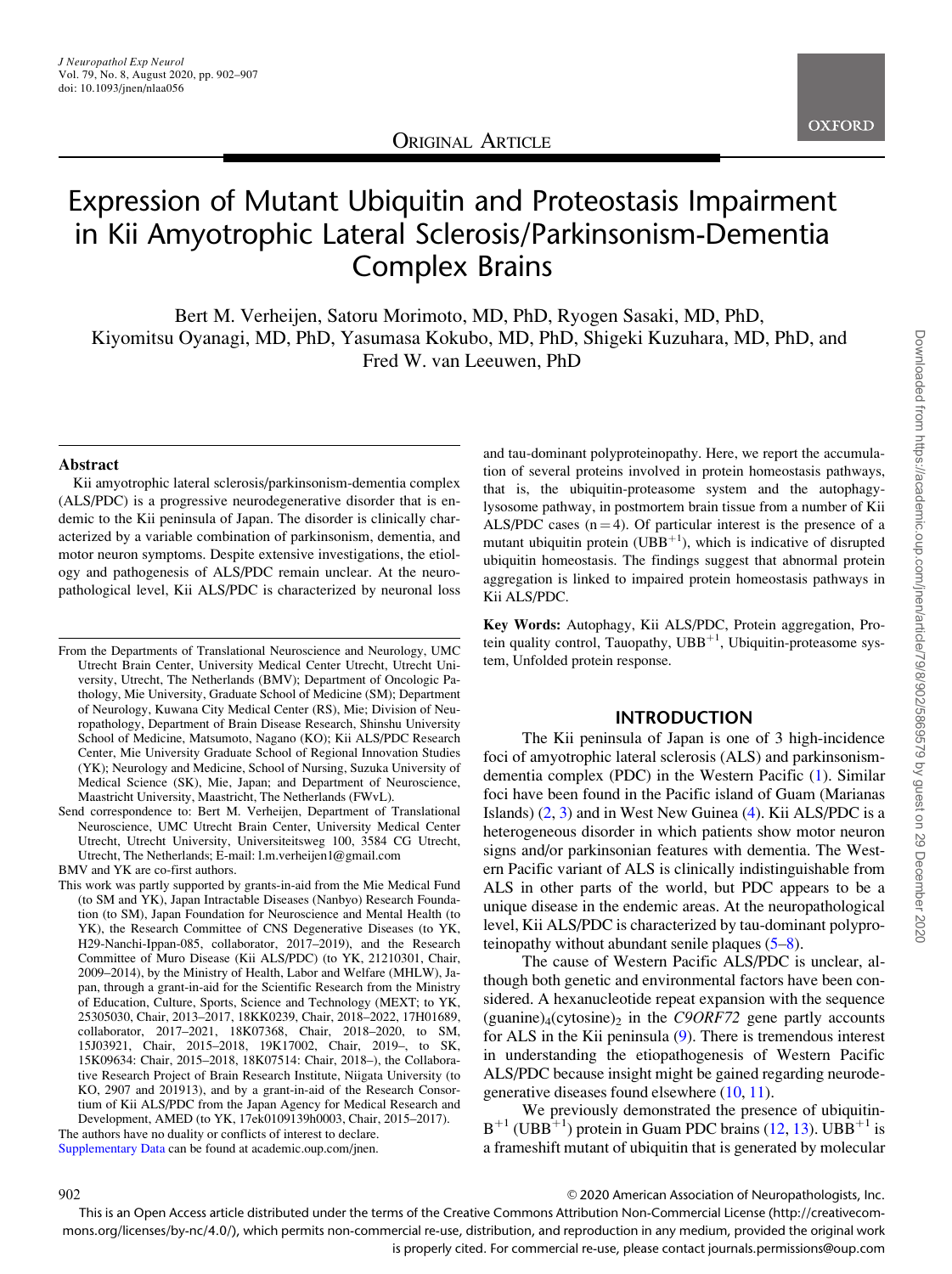<span id="page-1-0"></span>

FIGURE 1. Immunohistochemical detection of mutant ubiquitin (UBB<sup>+1</sup>) and protein homeostasis machinery in Kii amyotrophic lateral sclerosis/parkinsonism-dementia complex (ALS/PDC) brains. (A) UBB<sup>+1</sup> is a frameshift mutant of ubiquitin that is generated by molecular misreading, a type of transcriptional mutagenesis. Occasional dinucleotide deletions in Ubiquitin-B (UBB) mRNA lead to the formation of a dysfunctional ubiquitin protein that inhibits the ubiquitin-proteasome system (UPS). **(B)**  $UBB<sup>+1</sup>$  contains an abnormal C-terminal extension that can be recognized by specific antibodies. UBB<sup>+1</sup> can be truncated from its C-terminus by deubiquitinating enzymes (DUBs), that is, ubiquitin carboxyl-terminal hydrolase L3 (UCHL3), resulting in<br>another dysfunctional ubiquitin (Ub<sup>G76Y</sup>) ([23](#page-5-0)) (M.H. Glickman, personal communication). Preventing increased UBB<sup>+1</sup> toxicity, hinting at a protective effect of DUB cleavage [\(34](#page-5-0)). Inhibition of DUBs, for example, by oxidative stress, prevents UBB<sup>+1</sup> truncation. (C–F) Immunostaining for MC1 (Tau<sup>5–15/312–322</sup> conformational antibody) and CP13 (tau phospho-.<br>epitope Ser202) reveals abundant neurofibrillary tangles (NFTs) in Kii ALS/PDC brain. **(G, H)** UBB<sup>+1</sup> can also be detected in cytoplasmic inclusions in ALS/PDC brain sections. Furthermore, specific components of the UPS, that is, the proteasomal AAA-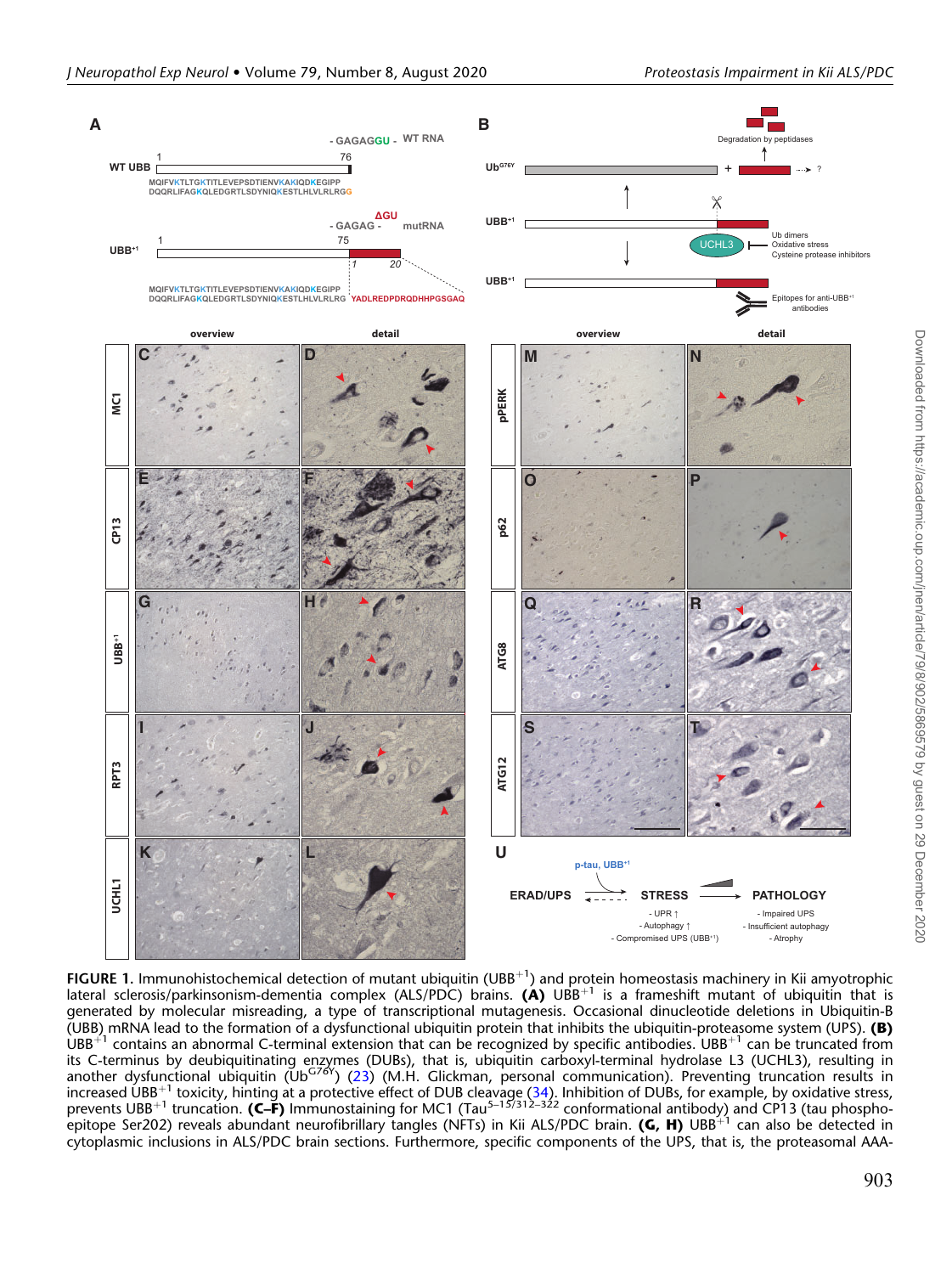|                |                               |                         | <b>Age of Death</b> |        | <b>Brain</b> | <b>Postmortem</b> |                       | <b>Braak</b> | <b>APOE</b>   | <b>C9ORF72</b> |
|----------------|-------------------------------|-------------------------|---------------------|--------|--------------|-------------------|-----------------------|--------------|---------------|----------------|
| <b>Subject</b> | <b>Phenotype</b>              | <b>Disease Duration</b> | (vears)             | Gender | Weight $(g)$ | Delay (hour)      | <b>Cause of Death</b> | <b>Stage</b> | <b>Status</b> | <b>Status</b>  |
| Kii-1          | $ALS + PDC$                   | 8 years 6 months        | 60                  | F      | 960          | 6                 | Suffocation           | $4+\alpha$   | 23            | Normal         |
| Kii-2          | $PDC + pyramid$<br>tract sign | 13 years 11 months      | 71                  | F      | 875          | 1.5               | Respiratory failure   | $3+\alpha$   | -22           | Normal         |
| Kii-3          | <b>ALS</b>                    | 5 years 6 months        | 63                  | F      | 1275         |                   | Respiratory failure   | $3+\alpha$   | ND.           | Normal         |
| Kii-4          | <b>ALS</b>                    | 12 years 9 months       | 73                  | F      | 1175         | 9                 | Pneumonia             |              | 34            | Normal         |
| $Kii-5*$       | <b>ALS</b>                    | 13 years 4 months       | 70                  | F      | 1190         | 5.5               | Respiratory failure   | 3            | 33            | Normal         |
| Control        | $\overline{\phantom{a}}$      |                         | 51                  | M      | 1518         | 6                 | Liposarcoma, ileus    | $\mathbf{0}$ | 43            | ND             |

## <span id="page-2-0"></span>TABLE 1. Overview of the Subjects

misreading, a type of transcriptional mutagenesis ([14\)](#page-4-0) [\(Fig. 1A\)](#page-1-0).  $UBB^{+1}$  is a dose-dependent inhibitor of the ubiquitin-proteasome system (UPS), the major pathway for intracellular proteolysis, and accumulation of  $UBB<sup>+1</sup>$  in cells is a marker for impairment of the UPS [\(15\)](#page-4-0) ([Fig. 1B](#page-1-0)). It has been reported that  $\text{UBB}^{+1}$  accumulates in the neuropathological hallmarks of several tauopathies (e.g., Alzheimer disease [AD] and Down syndrome) and in polyglutamine repeat disorders ([14–16\)](#page-4-0). Abnormalities in protein homeostasis (proteostasis) are implicated in the pathogenesis of a number of neurodegenerative conditions and it was hypothesized that accumulation of  $UBB<sup>+1</sup>$  may also be observed in Kii ALS/PDC brains. To evaluate expression of  $UBB<sup>+1</sup>$  and specific components of the proteostasis network, immunohistochemical analyses were performed on Kii ALS/PDC postmortem brain tissue.

# MATERIALS AND METHODS

# Ethics Approval

This study was approved by the ethics committee of Mie University (Approval No. 2592).

# Immunohistochemistry on Human Postmortem Brain Tissue

Formalin-fixed paraffin-embedded brain tissue sections  $(6 \mu m)$  thick) from several Kii ALS/PDC cases and a nonneurological control (Table 1) were immunostained using standard procedures. Briefly, formalin-fixed paraffin-embedded sections were deparaffinized in xylene and rehydrated in a descending alcohol series. Sections were then treated with formic acid for 1 hour, followed by washes in tap water for 30 minutes. Sections were incubated with primary antibodies for 1 hour at room temperature (RT) followed by overnight incubation at 4°C. Primary antibodies included mouse anti-MC1 (1:200, Dr Peter Davies, Albert Einstein College of Medicine), mouse anti-CP13 (1:200, Dr P. Davies), rabbit anti-UBB<sup>+1</sup> (Ubi2a, 1:400, Dr F.W. van Leeuwen, Maastricht University) (specificity confirmed in [[15](#page-4-0)]), rabbit anti-PSMC4/RPT3 (1:400, Biomol, Plymouth Meeting, PA), rabbit anti-PGP9.5/ UCHL1 (1:500, Biomol), rabbit anti-PGP9.5/UCHL1 (1:500, Millipore, Temecula, CA), rabbit anti-p-EIF2AK3/PERK (1:400, Santa Cruz Biotechnology, Santa Cruz, CA), rabbit anti-SQSTM1/p62 (1:400, Biomol), rabbit anti-ATG8 (1:500, Dr A. Iwata, Stanford University), rabbit anti-ATG12 (1:500, Dr A. Iwata), and rabbit anti-Iba1 (1:1000, Wako, Richmond, VA). All antibodies were diluted in SuMi buffer (50 mM Tris, 150 mM NaCl, 0.25% gelatin, and 0.5% Triton X-100, pH 7.6). Next, sections were rinsed in TBS and incubated with biotinylated horse anti-mouse or horse anti-rabbit antibodies (1:400) (Vector Laboratories, Burlingame, CA) for 1 hour at RT. After incubation with secondary antibodies, sections were rinsed in TBS and incubated with avidin-biotin-peroxidase complex (1:800) (Elite ABC kit; Vector Laboratories) for 1 hour at RT. After final washes in TBS, sections were reacted with 0.5 mg/ mL 3,3'-diaminobenzidine (Merck, Darmstadt, Germany) containing 0.2% nickel ammonium sulfate and 0.01% hydrogen peroxide  $(H_2O_2;$  Merck) in TBS (pH 7.6). Reactions were stopped in distilled water. Stained sections were dehydrated in an ascending alcohol series, cleared in xylene, and coverslipped with Entellan (Merck). AD patient brain sections were used as positive controls in all experiments.

Immunohistochemical staining was scored semiquantitatively  $(-,$  negative;  $+,$  mild;  $++,$  moderate;  $++,$  strong). Average scores from 3 independent examinations of complete

ATPase subunit RPT3(/S6b) and the DUB ubiquitin carboxyl-terminal hydrolase L1 (UCHL1), are present in disease-associated aggregates (I-L). (M, N) Immunoreactivity for phosphorylated protein kinase R (PKR)-like endoplasmic reticulum (ER) kinase (pPERK) (phospho-epitope at Thr981) implies activation of the unfolded protein response in ALS/PDC brain. (O–T) Accumulation of the proteins p62, ATG8, and ATG12 in cytoplasm suggests disturbances in the autophagy-lysosomal pathway. (U) Hypothetical sequence of events leading to proteostasis collapse in ALS/PDC. ERAD, ER-associated degradation. Representative photomicrographs of hippocampal sections (Sommer's sector) are shown. Arrowheads indicate distinct immunoreactive structures. Scale bars: overview =  $200 \mu m$ ; detail =  $50 \mu m$ .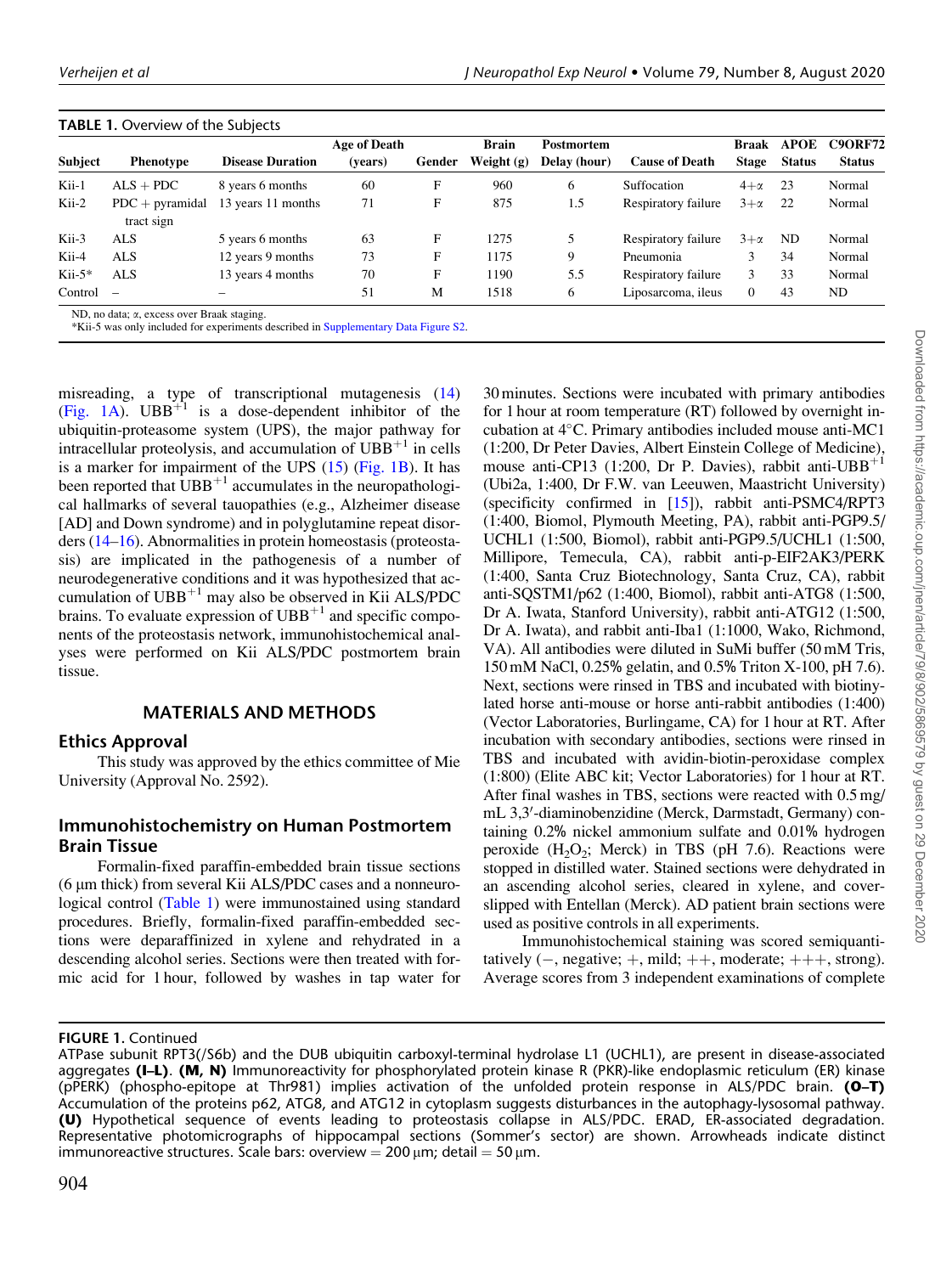| <b>Subject</b> | MC1          | CPI3    | $UBB^{+1}$        | RPT3   | <b>UCHLI</b>      | <i><b>pPERK</b></i>      | p62       | ATG8    | ATG12    |
|----------------|--------------|---------|-------------------|--------|-------------------|--------------------------|-----------|---------|----------|
| Kii-1          | $(++)$       | $(+++)$ | $(++)$            | $(++)$ | $(++)$            | $(++)$                   | $(+)$     | $(++)$  | $(++)$   |
| Kii-2          | $(++)$       | $(+++)$ | $(++)$            | $(++)$ | $(+ + +)$         | $(++)+$                  | $(++)$    | $(+++)$ | $(++)+$  |
| Kii-3          | $(++)$       | $(++)$  | (+)               | $(++)$ | $(++)$            | $(++)$                   | $^{(+)}$  | $(++)$  | $^{(+)}$ |
| Kii-4          | $(+)$        | $(+)$   | $(+)$             | $(++)$ | $(+)$             | $(++)$                   | $(+ + +)$ | (十)     | $^{(+)}$ |
| Control        | $\leftarrow$ | i — i   | $\qquad \qquad -$ | $-$    | $\qquad \qquad -$ | $\overline{\phantom{0}}$ | ' — ,     | $-$     | $(-)$    |

sections were used. Slides were imaged using a Zeiss Axio Imager.M2 microscope equipped with an AxioCam ICc 3 camera.

### RESULTS

To explore whether  $UBB^{+1}$  and other proteins involved in proteostasis mechanisms accumulate in Kii ALS/PDC patient brains, immunohistochemical analyses were carried out on postmortem brain tissue from a number of Kii ALS/PDC cases  $(n = 4)$  [\(Table 1\)](#page-2-0). Kii ALS/PDC sections showed numerous neurofibrillary tangles (NFTs) ([Fig. 1C–F\)](#page-1-0), in agreement with previous observations  $(5-8)$ . Importantly, immunohistochemistry revealed marked cytoplasmic deposition of  $UBB<sup>+1</sup>$ in neurons of the hippocampus and frontal/temporal lobe of Kii ALS/PDC cases (Table 2). UBB<sup>+1</sup> was specifically present in NFT-like inclusions in all evaluated sections ([Fig. 1G,](#page-1-0) [H](#page-1-0)). Interestingly, reactivity for  $UBB<sup>+1</sup>$  was also observed in glial cells, that is, astrocytes (Supplementary Data Fig. S1A). In addition, particular components of the UPS, that is, the proteasomal AAA-ATPase subunit RPT3(/S6b) and the deubiquitinating enzyme (DUB) ubiquitin carboxyl-terminal hydrolase L1 (UCHL1), were detected in protein aggregates in Kii ALS/ PDC sections [\(Fig. 1I–L\)](#page-1-0). In contrast, no reactivity for NFTs,  $UBB<sup>+1</sup>$ , and the specified UPS components was observed in brain sections from a nonneurological control (Table 2).

Another protein that was found to be present in aggregates in Kii ALS/PDC brain sections is phosphorylated protein kinase R (PKR)-like endoplasmic reticulum (ER) kinase (pPERK) (Table 2). pPERK is a marker for activation of the unfolded protein response (UPR), a stress response pathway that reacts to disturbances in ER homeostasis [\(17](#page-4-0)). Immunoreactivity for pPERK was evident in tangle-like inclusions and in granular structures ([Fig. 1M, N\)](#page-1-0). The granular structures that were seen may represent granulovacuolar degeneration (GVD) bodies ([18](#page-5-0)) (Supplementary Data Fig. S1B). pPERK was not detected in control brain (Table 2).

Lastly, immunostaining experiments were performed for the ubiquitin-binding protein p62, ATG8, and ATG12. All of these proteins are involved in the autophagy-lysosomal pathway (ALP), another key homeostatic mechanism in cells [\(19](#page-5-0)). All tested Kii ALS/PDC sections contained aggregates that stained positive for p62, ATG8, and ATG12 proteins, indicating abnormalities in the autophagy pathway ([Fig. 1O–T](#page-1-0)). Control brain did not show reactivity for any of these proteins (Table 2).

### **DISCUSSION**

In the present study, we demonstrated that  $UBB^{+1}$ , a frameshift mutant of ubiquitin and dose-dependent inhibitor of the UPS, is expressed in Kii ALS/PDC brains. Specifically,  $UBB<sup>+1</sup>$  was shown to be present in NFT-like structures in ALS/PDC brain sections. This staining pattern is intriguing, because disturbances of the UPS have been strongly associated with tau pathology in previous work ([15](#page-4-0), [20](#page-5-0)). Accumulation of  $UBB<sup>+1</sup>$  and tauopathy might be mechanistically linked and it would be interesting, for example, to test whether  $UBB<sup>+1</sup>$  can modify the aggregation and cytotoxicity of tau in experimental models. Of note,  $UBB<sup>+1</sup>$  was also identified in astrocytes in Kii ALS/PDC sections. Such UBB<sup>+1</sup>-positive astrocytes were previously observed in Guam PDC brains [\(12](#page-4-0)). The significance of these glial inclusions is unclear, but similarities between granular or fuzzy astrocytes in ALS/PDC and aging-related tau astrogliopathy have been noticed  $(7, 21)$  $(7, 21)$  $(7, 21)$  $(7, 21)$  $(7, 21)$ . It was surmised that ALS/PDC might actually represent a kind of accelerated aging ([7\)](#page-4-0), and perhaps involves a glial senescence-like mechanism. This hypothesis could be tested in future studies by measuring the expression of senescence markers in patient brains. Preliminary analysis did not indicate clear changes in microglia density and morphology; although this needs to be examined further (Supplementary Data Fig. S2).

In addition to  $UBB^{+1}$ , specific components of the UPS, that is, the proteasomal ATPase subunit RPT3 and the DUB UCHL1, were found in aggregates in Kii ALS/PDC brains. Aggregate structures containing these proteins were also observed in Guam PDC cases [\(12,](#page-4-0) [13\)](#page-4-0). Accumulation of the neuron-specific DUB UCHL1 is of particular interest, because  $UBB<sup>+1</sup>$  has been reported to be a DUB inhibitor in vitro [\(22](#page-5-0)). UCHL1 normally hydrolyzes small C-terminal adducts of ubiquitin to generate ubiquitin monomers, but appears to be unable to truncate  $UBB^{+1}$  [\(23](#page-5-0)) (M.H. Glickman, personal communication) ([Fig. 1B\)](#page-1-0). We speculate that an interaction effect between  $UBB<sup>+1</sup>$  and select DUBs, like UCHL1, might contribute to abnormalities in the UPS and neurodegeneration.

Furthermore, we provided evidence for activation of the UPR (PERK arm) in Kii ALS/PDC brains. The UPR is a cellular stress response pathway that, analogous to the heat shock response (an important regulator of nuclear and cytoplasmic proteostasis), is involved in homeostatic regulation in the ER [\(17](#page-4-0)). The activated UPR represses global protein translation and induces expression of effector genes that allow cells to cope with stress (e.g., via stimulation of autophagy) or, alternatively, induces cell death when the level of stress cannot be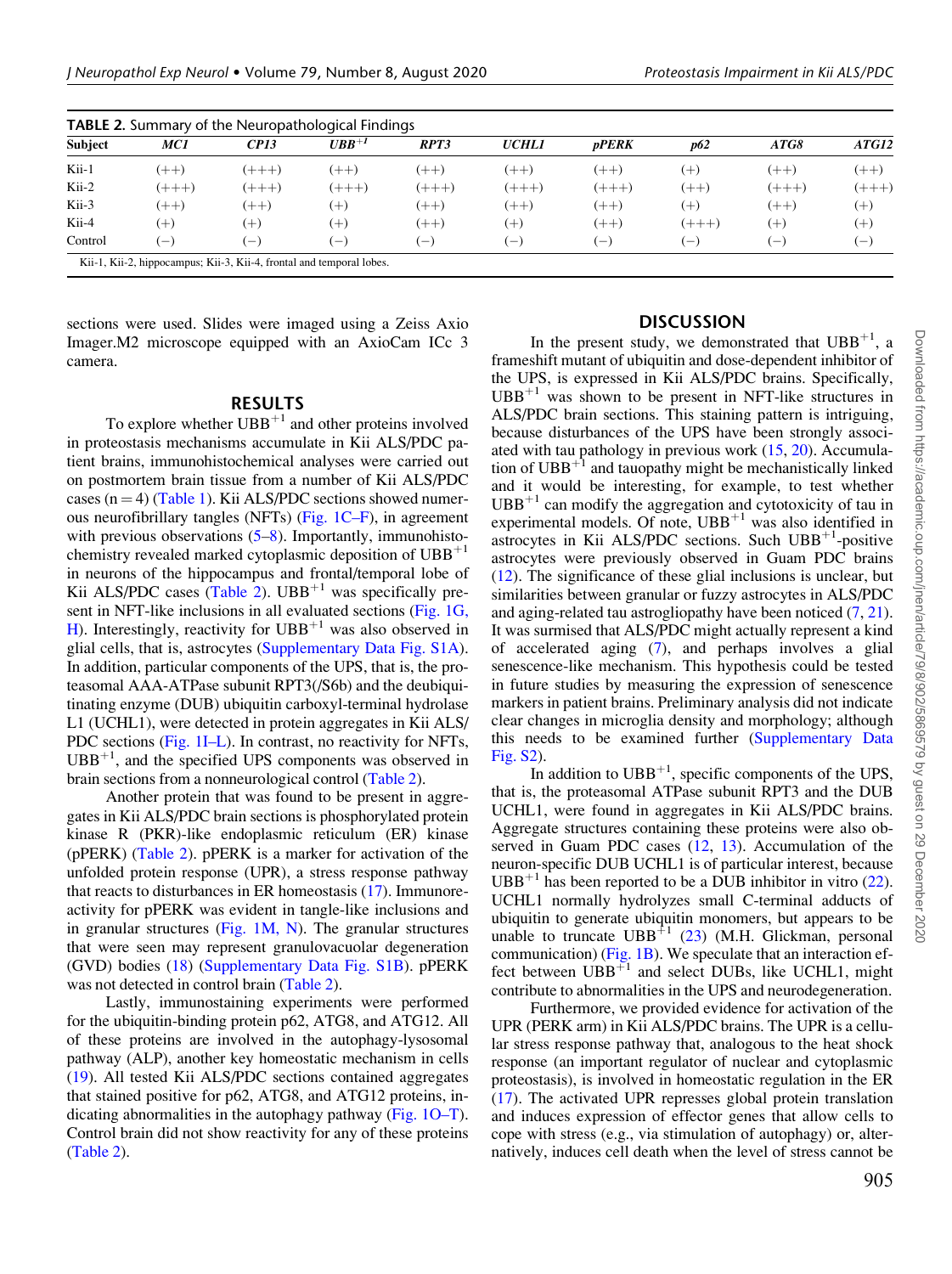<span id="page-4-0"></span>handled. pPERK, an activated ER stress sensor, was frequently located in tangle-like structures. Intriguingly, pPERKpositive granules were noted in the evaluated sections and may reflect GVD bodies [\(18\)](#page-5-0). Evidence for increased pPERK and GVD has also been found in Guam PDC brains (13, [24\)](#page-5-0). It has recently been established that GVD bodies are neuronselective lysosomal structures that can be induced by intracellular tau pathology ([25,](#page-5-0) [26\)](#page-5-0). Strikingly, activated necrosome components could be detected in GVD bodies in AD neurons and it was hypothesized that the observed lesions might represent a delayed type of necroptosis ([27\)](#page-5-0). It remains to be determined whether necrosome components can also be identified in granular bodies in ALS/PDC brain. Longitudinal single-cell analysis of NFT formation and its relationship to GVD would assist in clarifying a mechanistic link.

Finally, we revealed that multiple proteins of the ALP, that is, p62, ATG8, and ATG12, accumulate in Kii ALS/PDC brains. Again, immunoreactivity for these proteins was previously observed in Guam PDC patient brains (13). The ALP plays crucial roles in several physiological processes (e.g., protein and organelle turnover), and deficiencies in the ALP can lead to disease ([19\)](#page-5-0). ATG8 and ATG12 are involved in vesicle expansion and completion in the autophagic process, and the ubiquitin-binding protein p62 is an adaptor that acts at the intersection between the UPS and autophagy [\(19](#page-5-0)). Inclusions containing another adaptor protein involved in autophagy and vesicle trafficking, that is, optineurin, were detected in Kii ALS/PDC tissue as well ([28\)](#page-5-0). Excitingly, tau pathology could be reduced by pharmacological activation of lysosomes in mice, suggesting that the ALP may represent a therapeutic target in tauopathies [\(29](#page-5-0)).

It is important to stress that altered protein degradation pathways, and in particular expression of  $\text{UBB}^{+1}$ , are not limited to the diseases mentioned hereinbefore. Other tauopathies, including argyrophilic grain disease, show similar alterations (15, [30\)](#page-5-0). This feature is in contrast with the inclusions found in synucleinopathies (15), except for cases with mixed tau and  $\alpha$ -synuclein pathology [\(31](#page-5-0)). Moreover, these alterations are not limited to the nervous system; similar pathology is also encountered in striated muscle in myofibrillar myopathies and related conditions [\(32](#page-5-0), [33\)](#page-5-0). These findings illustrate the role of  $UBB<sup>+1</sup>$  in a heterogeneous group of disorders encompassing diverse pathologies and clinical manifestations.

In summary, we showed that  $UBB<sup>+1</sup>$  and several components of proteostasis pathways are accumulated in diseaseassociated aggregates in both Kii ALS and Kii PDC brains. This indicates a potential role for impairment of the proteostasis network in the pathogenesis of ALS/PDC. The results also support a similar pathogenesis of Kii and Guam ALS/PDC variants. Proteostasis mechanisms critically contribute to the cellular response to toxic proteins and pathogenic protein seeding. Therefore, improved understanding of proteostasis dysfunction in neurodegenerative disease may offer clues for therapeutic interventions that prevent or reverse aggregation. Kii ALS and Kii PDC also show TDP-43 and  $\alpha$ -synuclein pathology in brain and spinal cord (7). It will be interesting to investigate the relation of impaired proteostasis to Kii ALS/PDC multiple proteinopathy in more detail. Double-labeling experiments to show colocalization of different abnormal proteins in aggregates and the addition of more cases would strengthen the significance of these findings.

# ACKNOWLEDGMENTS

We would like to thank Dr P. Davies (Albert Einstein College of Medicine) for his generous gift of MC1 and CP13 antibodies and Dr A. Iwata (Stanford University) for kindly providing the antibodies against ATG8 and ATG12. We thank collaborators of the Kii ALS/PDC research consortium and Dr B. Fisser, Dr R.A. Balesar, and Dr D.F. Swaab (Netherlands Institute for Neuroscience, The Netherlands) for assistance. We thank Dr M.H. Glickman (Technion, Israel) for discussing  $UBB^{+1}$ -DUB interaction data.

# REFERENCES

- 1. Kuzuhara S, Kokubo Y. Atypical parkinsonism of Japan: Amyotrophic lateral sclerosis-parkinsonism-dementia complex of the Kii peninsula of Japan (Muro disease): An update. Mov Disord 2005;20:S108–13
- 2. Hirano A, Kurland LT, Krooth RS, et al. Parkinsonism-dementia complex, an endemic disease on the island of Guam. I. Clinical features. Brain 1961;84:642–61
- 3. Hirano A, Malamud N, Kurland LT. Parkinsonism-dementia complex, an endemic disease on the island of Guam. II. Pathological features. Brain 1961;84:662–79
- 4. Gajdusek DC, Salazar AM. Amyotrophic lateral sclerosis and parkinsonian syndromes in high incidence among the Auyu and Jakai people of West New Guinea. Neurology 1982;32:107–26
- 5. Kuzuhara S, Kokubo Y, Sasaki R, et al. Familial amyotrophic lateral sclerosis and parkinsonism-dementia complex of the Kii Peninsula of Japan: Clinical and neuropathological study and tau analysis. Ann Neurol 2001;49:501–11
- 6. Mimuro M, Kokubo Y, Kuzuhara S. Similar topographical distribution of neurofibrillary tangles in amyotrophic lateral sclerosis and parkinsonism-dementia complex in people living in the Kii peninsula of Japan suggests a single tauopathy. Acta Neuropathol 2007;113:653–8
- 7. Mimuro M, Yoshida M, Kuzuhara S, Kokubo Y. Amyotrophic lateral sclerosis and parkinsonism-dementia complex of the Hohara focus of the Kii Peninsula: A multiple proteinopathy?. Neuropathology 2018;38: 98–107
- 8. Shinotoh H, Shimada H, Kokubo Y, et al. Tau imaging detects distinctive distribution of tau pathology in ALS/PDC on the Kii Peninsula. Neurology 2019;92:e136–47
- 9. Ishiura H, Takahashi Y, Mitsui J, et al. C9ORF72 repeat expansion in amyotrophic lateral sclerosis in the Kii peninsula of Japan. Arch Neurol 2012;69:1154–8
- 10. Garruto RM, Yase Y. Neurodegenerative disorders of the western pacific: The search for mechanisms of pathogenesis. Trends Neurosci 1986;9:368–74
- 11. Garruto RM. Pacific paradigms of environmentally-induced neurological disorders: Clinical, epidemiological and molecular perspectives. Neurotoxicology 1991;12:347–77
- 12. Verheijen BM, Hashimoto T, Oyanagi K, van Leeuwen FW. Deposition of mutant ubiquitin in parkinsonism-dementia complex of Guam. Acta Neuropathol Commun 2017;5:82
- 13. Verheijen BM, Lussier C, Müller-Hübers C, et al. Activation of the unfolded protein response and proteostasis disturbance in parkinsonismdementia of Guam. J Neuropathol Exp Neurol 2020;79:34–45
- 14. van Leeuwen FW, de Kleijn DPV, van den Hurk HH, et al. Frameshift mutants of beta amyloid precursor protein and ubiquitin-B in Alzheimer's and Down patients. Science 1998;279:242–7
- 15. Fischer DF, Vos RAI, Dijk R, et al. Disease-specific accumulation of mutant ubiquitin as a marker for proteasomal dysfunction in the brain. FASEB J 2003;17:2014–24
- 16. de Pril R, Fischer DF, Maat-Schieman MLC, et al. Accumulation of aberrant ubiquitin induces aggregate formation and cell death in polyglutamine diseases. Hum Mol Genet 2004;13:1803–13
- 17. Walter P, Ron D. The unfolded protein response: From stress pathway to homeostatic regulation. Science 2011;334:1081–6